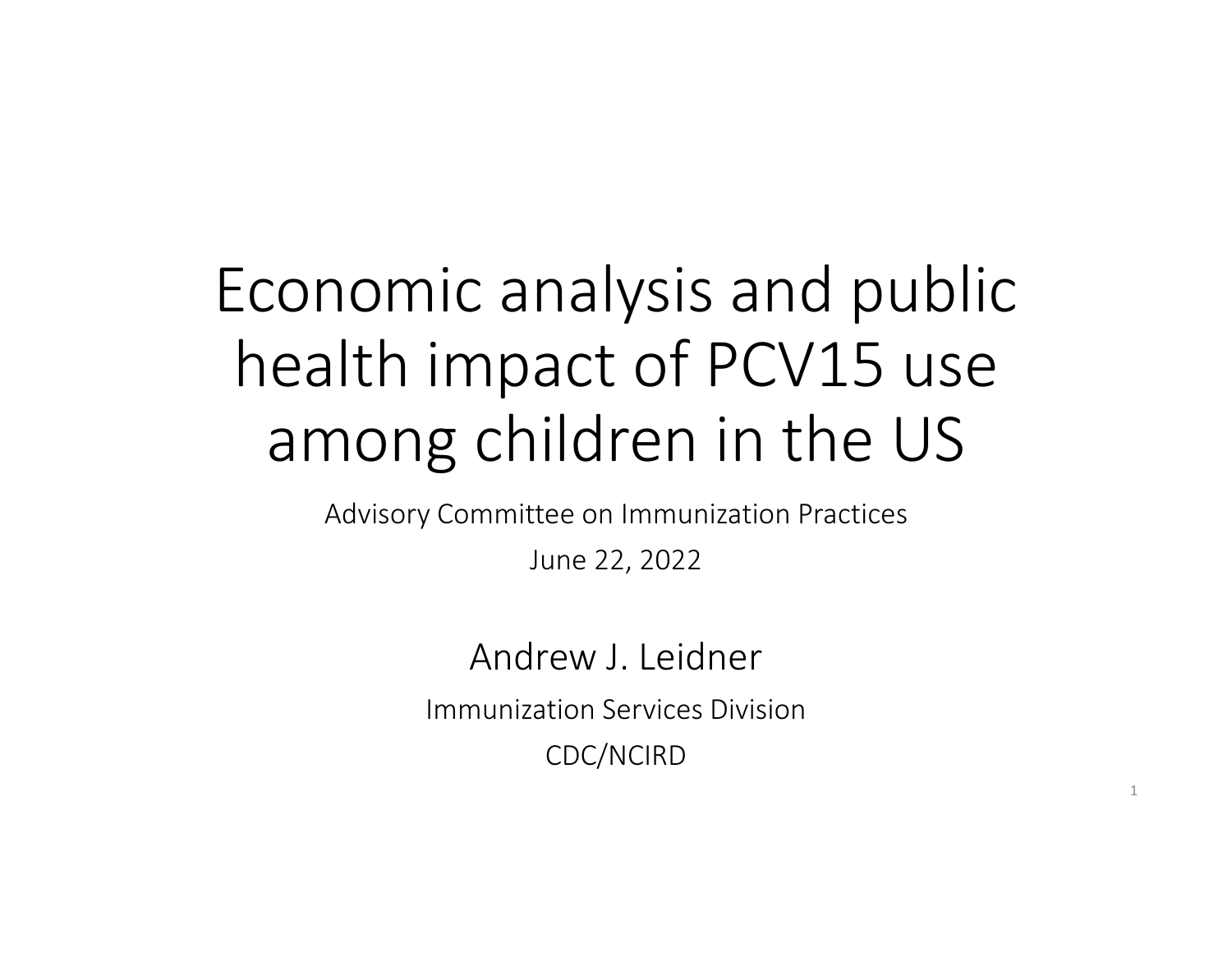## Acknowledgements

- This presentation summarizes work conducted by two groups
- CDC model team
	- Charles Stoecker, Miwako Kobayashi, Namrata Prasad
- Merck model team
	- Min Huang, Tianyan Hu, Jessica Weaver, Kwame Owusu-Edusei

The findings and conclusions in this presentation are those of the author(s) and do not necessarily represent the views of the Centers for Disease Control and Prevention.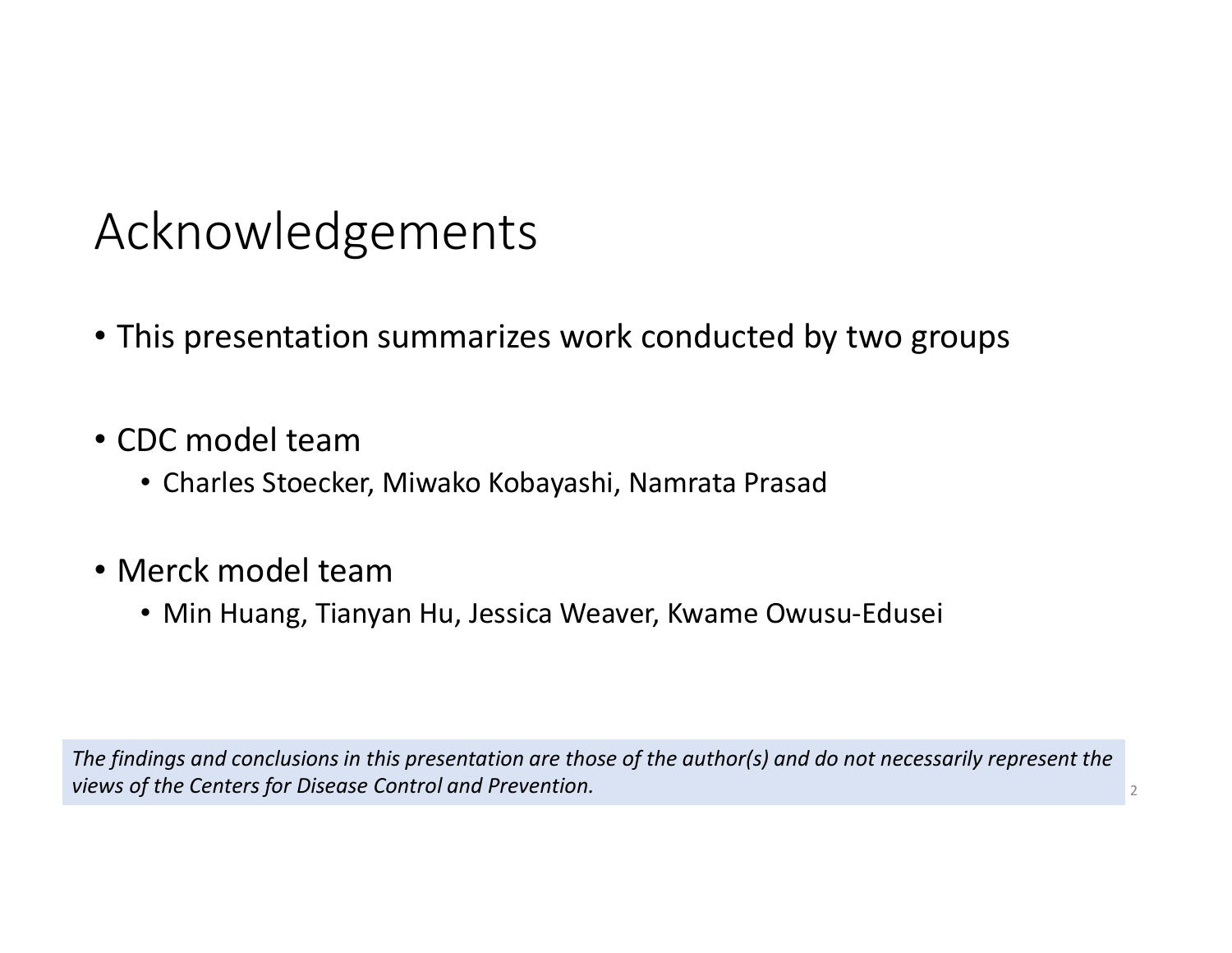# Conflict of interest statements

- Andrew J. Leidner: None
- CDC model team: None
- Merck model team: Merck manufacturers the PCV15 vaccine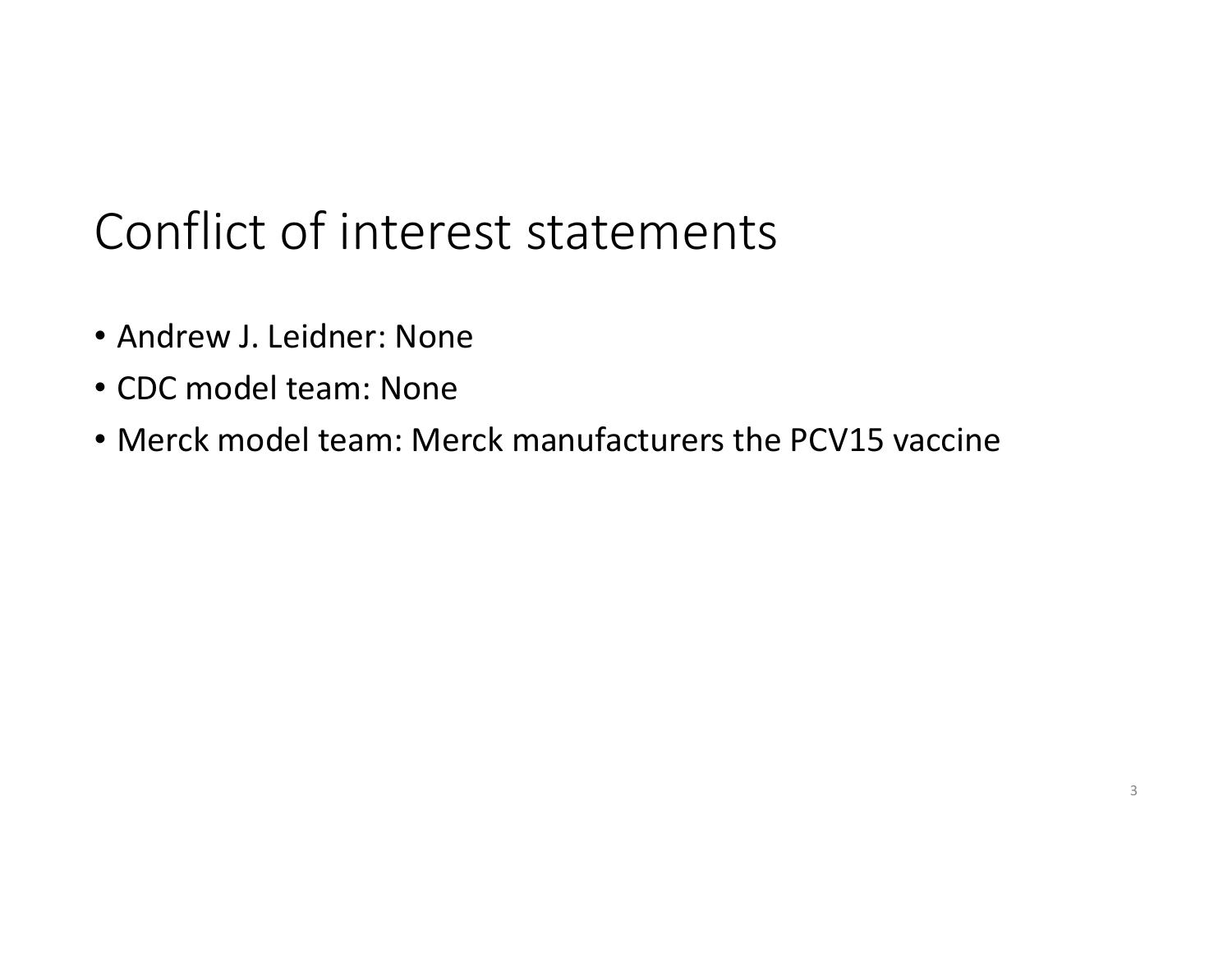# Terminology

| Abbreviation | Full term / description                      |  |
|--------------|----------------------------------------------|--|
| <b>IPD</b>   | Invasive pneumococcal disease                |  |
| <b>NBP</b>   | Non-bactaeremic pneumonia                    |  |
| <b>AOM</b>   | Acute otitis media                           |  |
| PCV7         | Pneumococcal conjugate vaccine, 7 serotypes  |  |
| PCV13        | Pneumococcal conjugate vaccine, 13 serotypes |  |
| <b>PCV15</b> | Pneumococcal conjugate vaccine, 15 serotypes |  |
| QALY         | Quality-adjusted life-year                   |  |
| <b>CER</b>   | Cost-effectiveness ratio                     |  |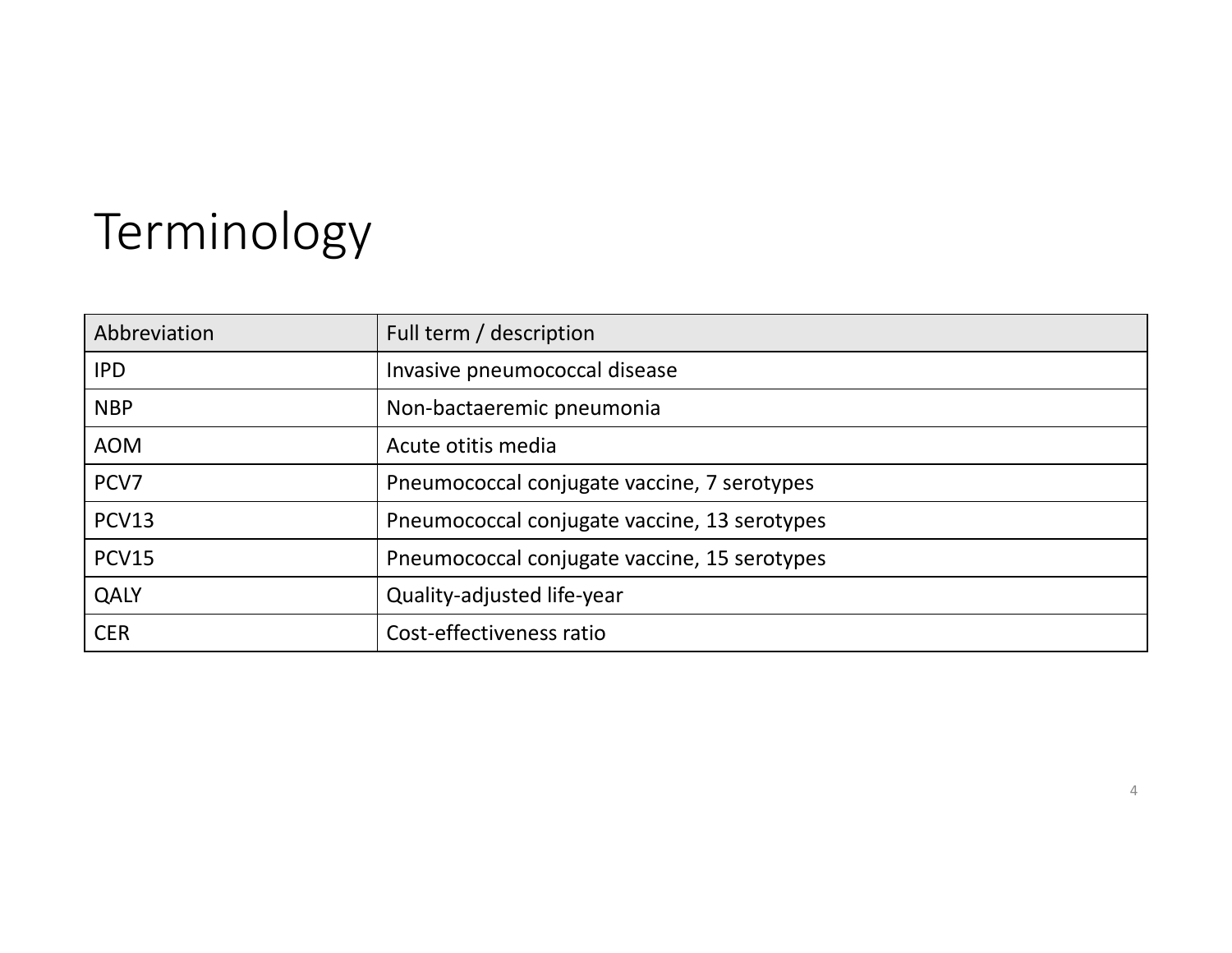# Background

- Pneumococcal vaccination (i.e., PCV7) of children has averted thousands of deaths and saved millions of dollars in direct medical costs<sup>a</sup>
	- PCV13 (vs PCV7) was estimated to be cost-saving $^{b,c}$
- Two models have been used to examine the costs and benefits of including PCV15 as an option in the childhood immunization schedule
	- CDC model, Merck model
- The two models went through the CDC economic review, following the ACIP Guidance for Health Economic Studies<sup>d</sup>

<sup>a.</sup> Zhou et al. 2014.

<sup>b.</sup> Messonnier et al. 2009.

<sup>c.</sup> Rubin et al. 2010.

<sup>d.</sup> Leidner et al. 2019.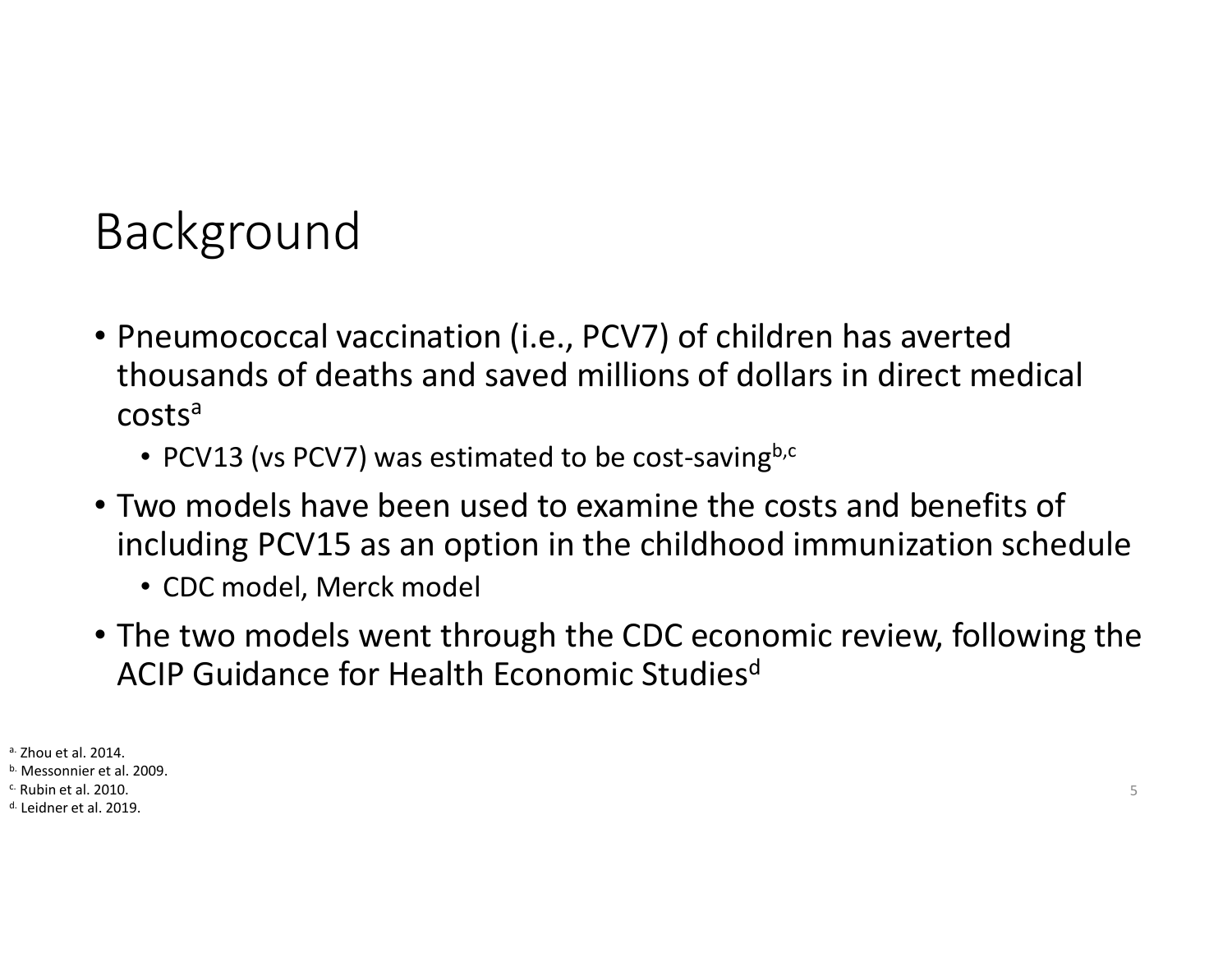## **Outline**

- Study questions
- Cost-effectiveness results
- Prevented disease burden
- Discussion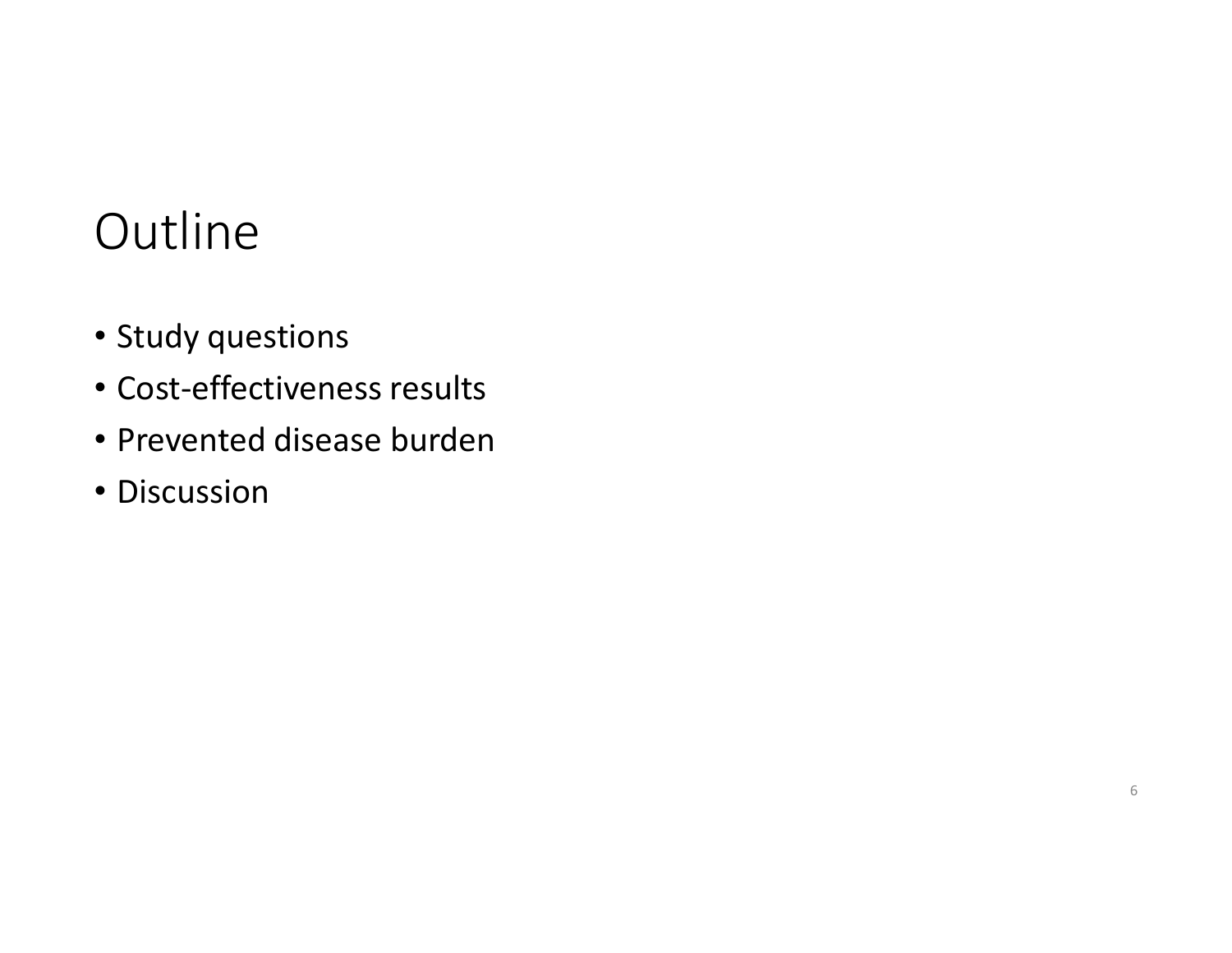### Study questions

- What is the cost-effectiveness and public health impact of including PCV15 as an option in the immunization schedule for children?
	- What is the cost-effectiveness of vaccinating children with PCV15 compared to vaccinating children with PCV13?
	- What is the disease burden that can be prevented by vaccinating children with PCV15 compared to vaccinating children with PCV13?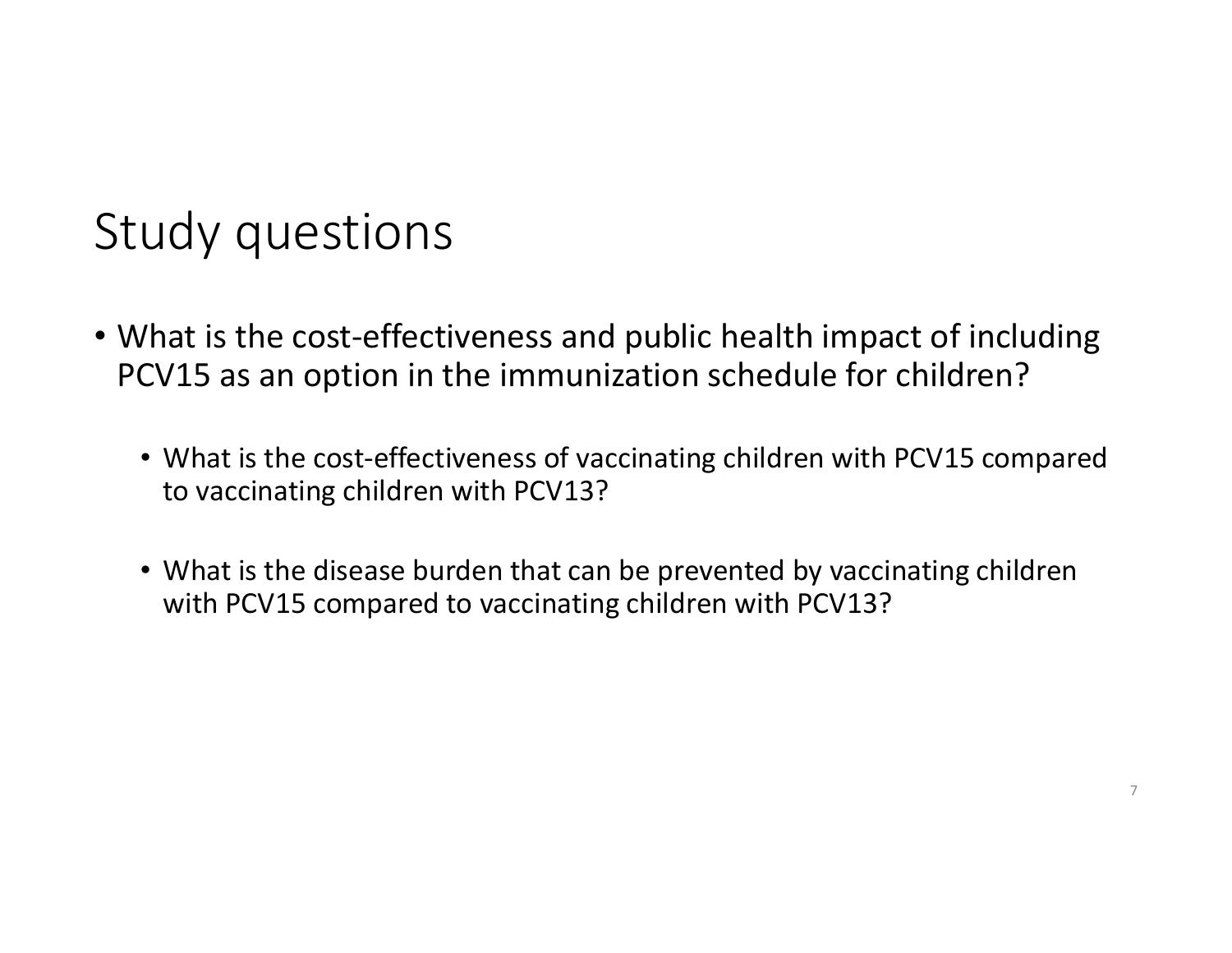# Key assumptions for the cost-effectiveness analyses in the two models

- Vaccine effectiveness
	- PCV15 and PCV13 have same VE for PCV13-type disease
	- PCV15 provides protective VE for two additional serotypes
- Vaccine cost<sup>a</sup>
	- The average cost for PCV15 is less than the cost of PCV13

<sup>a.</sup> Detailed information on these inputs are available in a supplemental slide.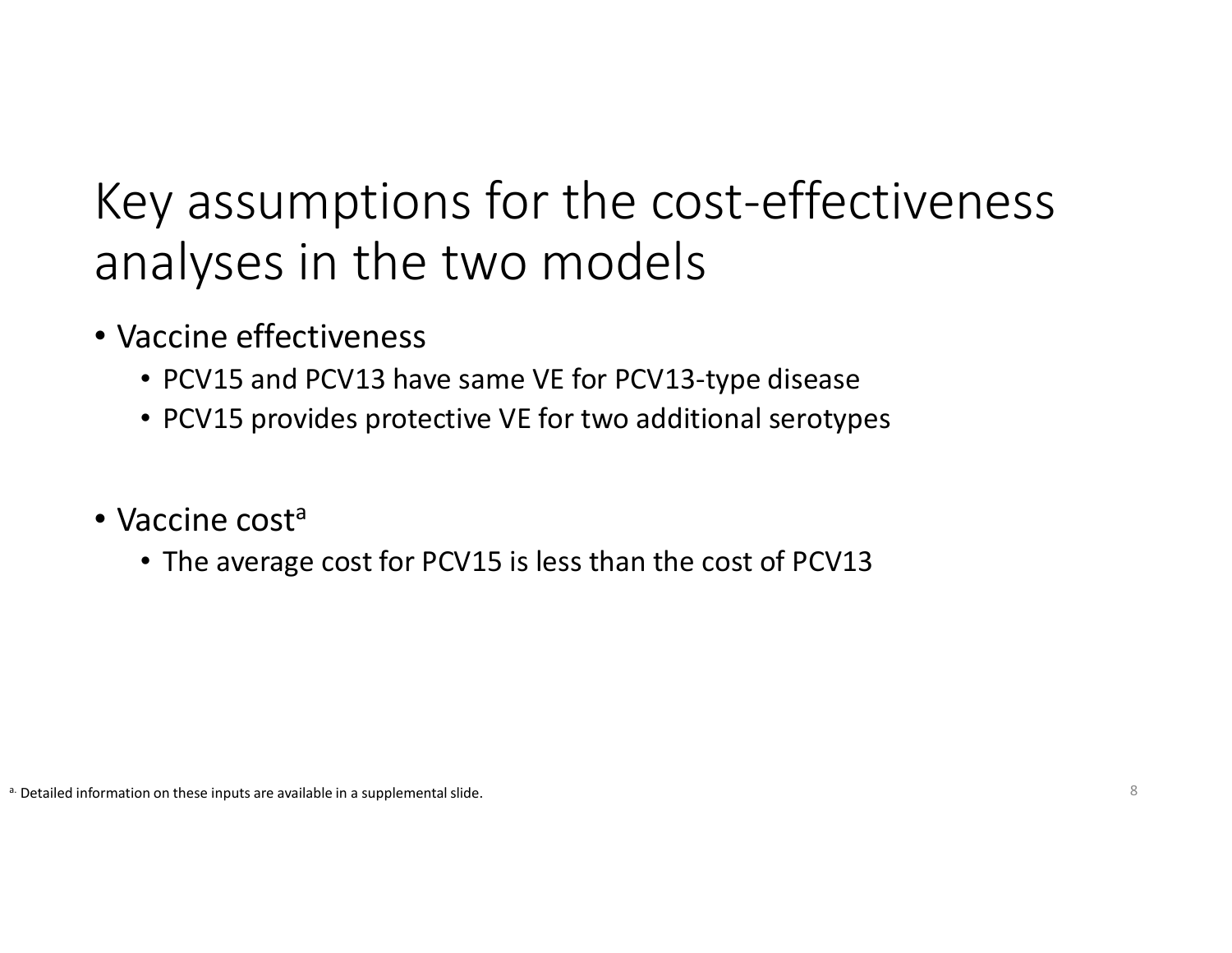#### Cost-effectiveness resultsPCV15 vs. PCV13

| Model scenarios                                                                                                             | CDC model       | Merck model     |
|-----------------------------------------------------------------------------------------------------------------------------|-----------------|-----------------|
| Base case results                                                                                                           | Cost-saving     | Cost-saving     |
| Scenarios and sensitivity analyses<br>Including scenarios with PCV15 public price set higher <sup>a</sup> than in base case | All cost-saving | All cost-saving |

- Both models found that PCV15 is cost-saving compared to PCV13
	- "Cost-saving" means total costs are reduced and health outcomes are improved
	- This result is not surprising, given the assumptions
		- PCV15 prevents more disease than PCV13
		- PCV15 costs approximately the same<sup>a</sup> as PCV13

cost of PCV15 was greater than PCV13 on average. These scenarios were found to be cost-saving overall, due to the additional reduced direct medical costs from prevented disease burden that <sup>a.</sup> Both models explored the impact of higher vaccine dose cost, with the public price was set 5% and 2.5% higher than the base case, for the CDC and Merck models, respectively. Detailed information on these inputs are available in a supplemental slide. In the base case of both models, PCV15 costs less than PCV13 on average. In the scenarios with higher PCV15 public price, the was associated with the two additional serotypes included in PCV15.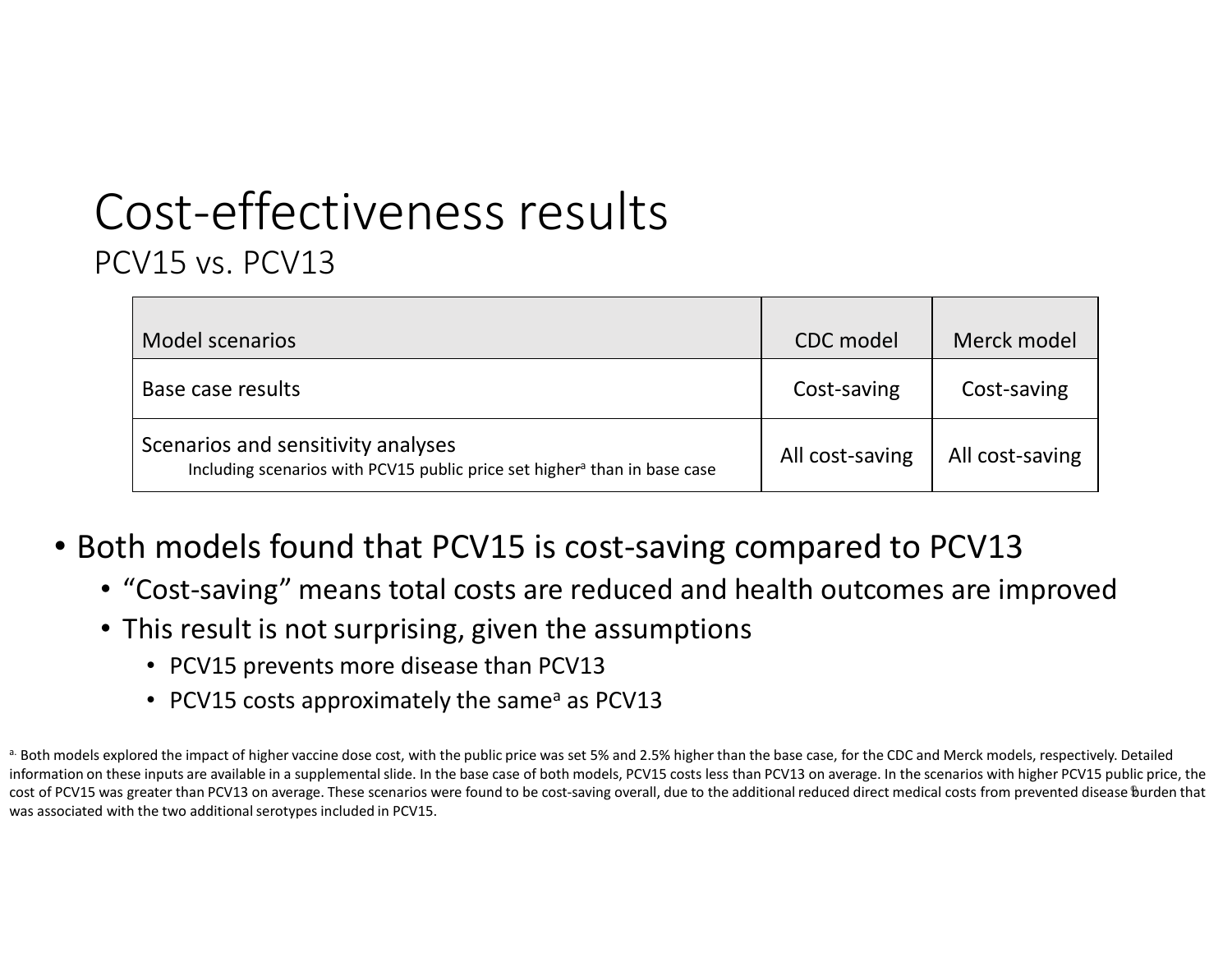# Additional assumptions in the two models

| <b>Model characteristics</b> | CDC model                       | Merck model                                                                                                                                              |  |  |
|------------------------------|---------------------------------|----------------------------------------------------------------------------------------------------------------------------------------------------------|--|--|
| Model type                   | Single cohort                   | Multi-cohort<br>Includes all ages 0-100<br>No adult vaccinations<br>$\bullet$<br>New births added every year<br>Single cohort investigated in scenarios. |  |  |
| Model duration (years)       | 17                              | 100                                                                                                                                                      |  |  |
| Incidence rates <sup>a</sup> | <b>Higher for inpatient NBP</b> | Higher for IPD, outpatient NBP,<br>and AOM                                                                                                               |  |  |

<sup>&</sup>quot;higher" is used to broadly characterize the incidence assumptions relative to the other model. More detailed information on incidence inputs are available in a supplemental slide. IPD refers to <sup>a.</sup> Differences in incidence rates between the two models explain some of the differences in estimated prevented disease burden. Incidence rates in both models were age-adjusted, the term invasive pneumococcal disease, NBP refers to outpatient or inpatient non-bactearemic pneumonia, AOM refers to acute otitis media.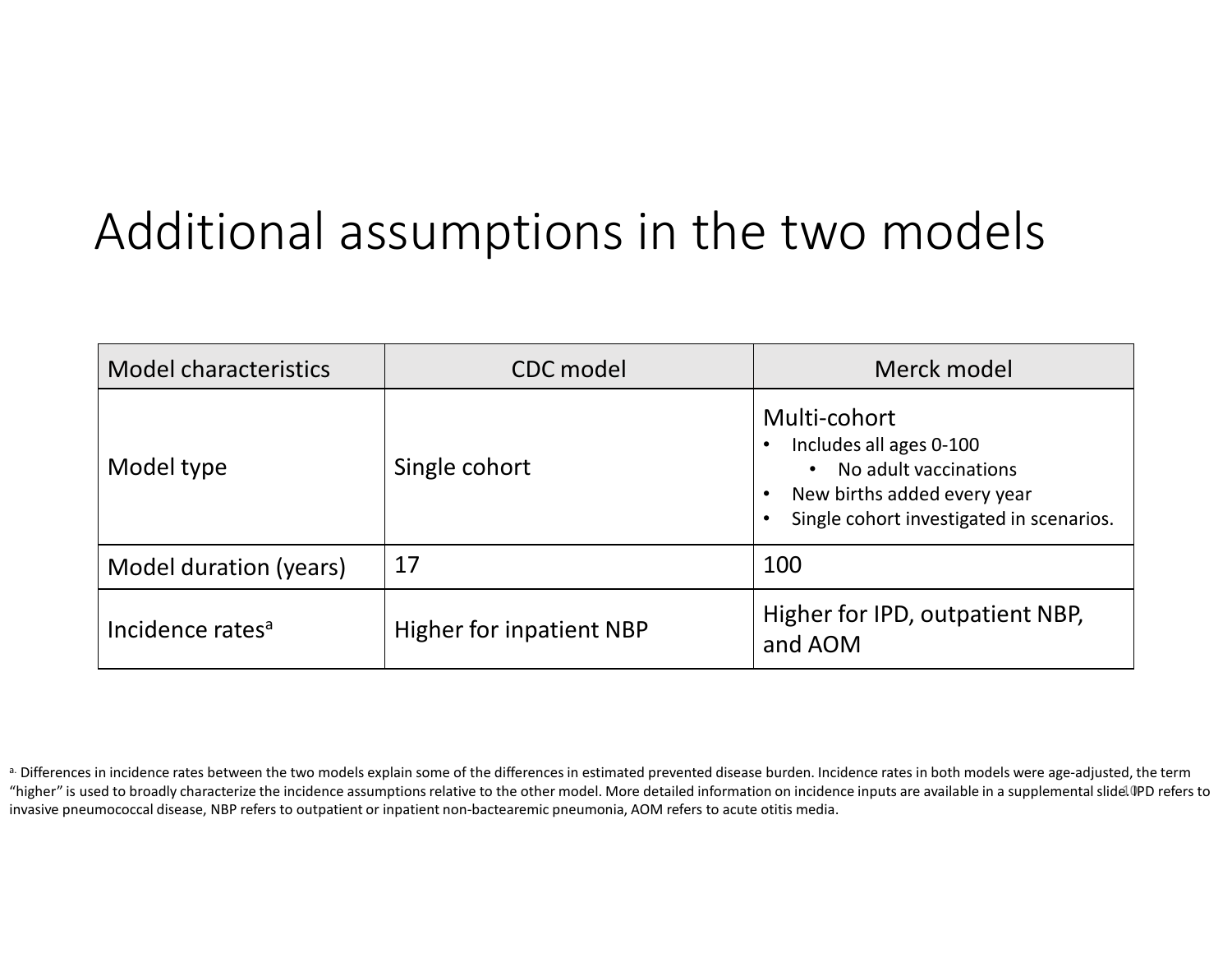#### Results, prevented disease burdenPCV15 vs. PCV13

| Model, scenario                        | Population<br>structure | IPD <sup>a</sup> | NBP <sup>a</sup> | <b>AOM</b> <sup>a</sup> | <b>Deaths</b> | QALYs <sup>a</sup><br>gained |
|----------------------------------------|-------------------------|------------------|------------------|-------------------------|---------------|------------------------------|
| CDC model,<br>base case                | Single cohort           | 220              | 3,900            | 80,600                  | 22            | 760                          |
| Merck model,<br>single cohort scenario | Single cohort           | 490              | 10,100           | 108,000                 | 42            | 1,300                        |
| Merck model,<br>base case              | Multi-cohort            | 61,000           | 306,000          | 3,500,000               | 6,500         | 96,000                       |

a. IPD refers to invasive pneumococcal disease, NBP refers to total (outpatient and inpatient) non-bactearemic pneumonia, AOM refers to acute otitis media, QALYs refers to quality<mark>±a</mark>djusted lifeyears.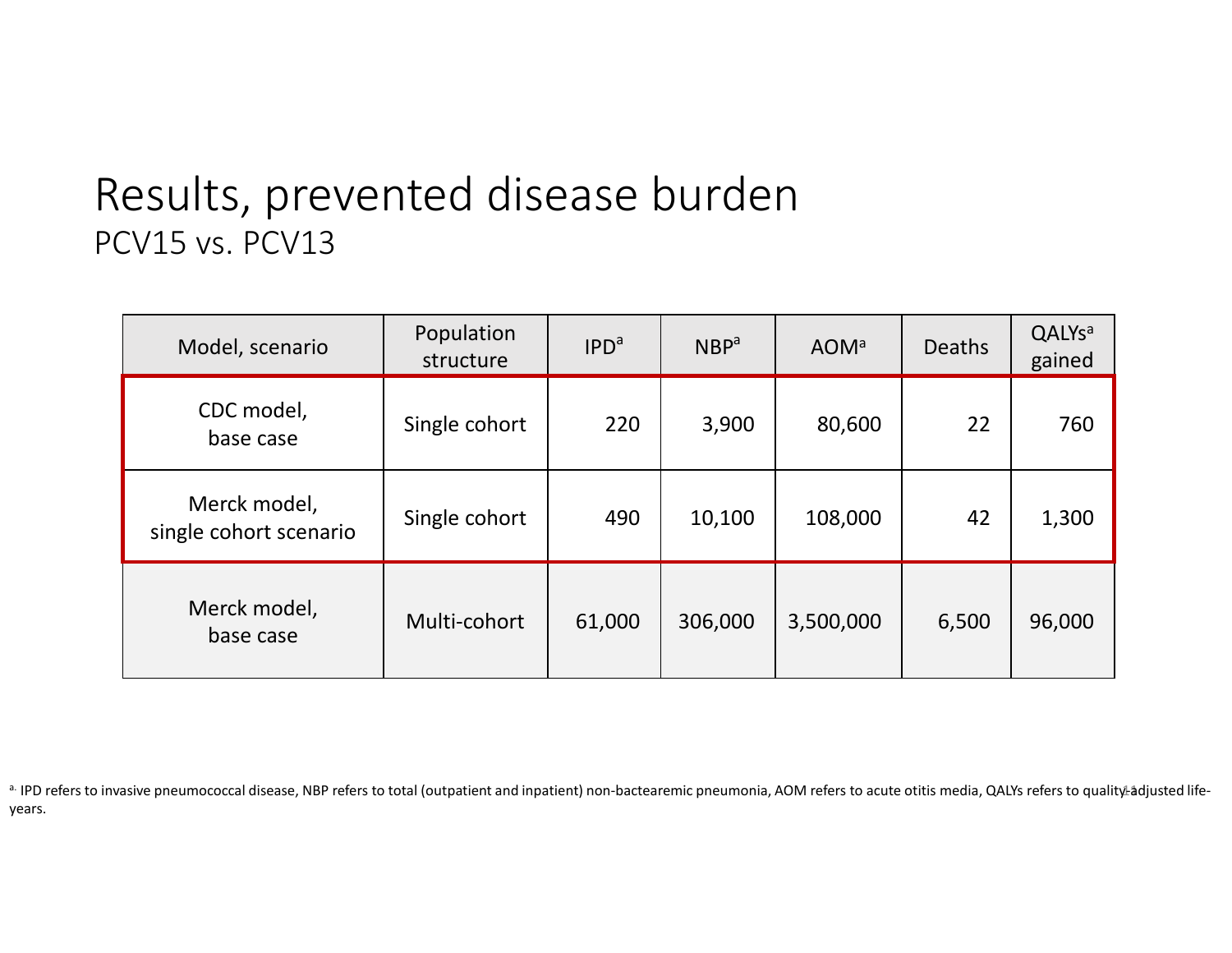#### Results, prevented disease burdenPCV15 vs. PCV13

• If one cohort of infants received PCV15 instead of PCV13<sup>a</sup>

| <b>Prevented outcomes</b> | Range             |  |  |
|---------------------------|-------------------|--|--|
| <b>IPD</b>                | 220 to 490        |  |  |
| <b>NBP</b>                | 3,900 to 10,100   |  |  |
| <b>AOM</b>                | 80,600 to 108,000 |  |  |
| <b>Deaths</b>             | 22 to 42          |  |  |

#### • Considerations

- The benefits of vaccinating multiple cohorts would be greater
- If adoption of PCV15 is lower<sup>a</sup>, then total benefits would be smaller
- If indirect effects from the vaccinated cohort to older individuals were included, then total benefits would be greater
	- Indirect effects may be modest if adult PCV15/PCV20 use is high and if indirect effects take a few years to develop

 $^{\rm a}$  Both models assume PCV15 entirely replaces PCV13 under a given strategy with 4<sup>th</sup> dose vaccination coverage rate equal to 82%. Hypothetically, the use of PCV15 may only replace a portion of PCV13 use and therefore both vaccines could be in use at the same time.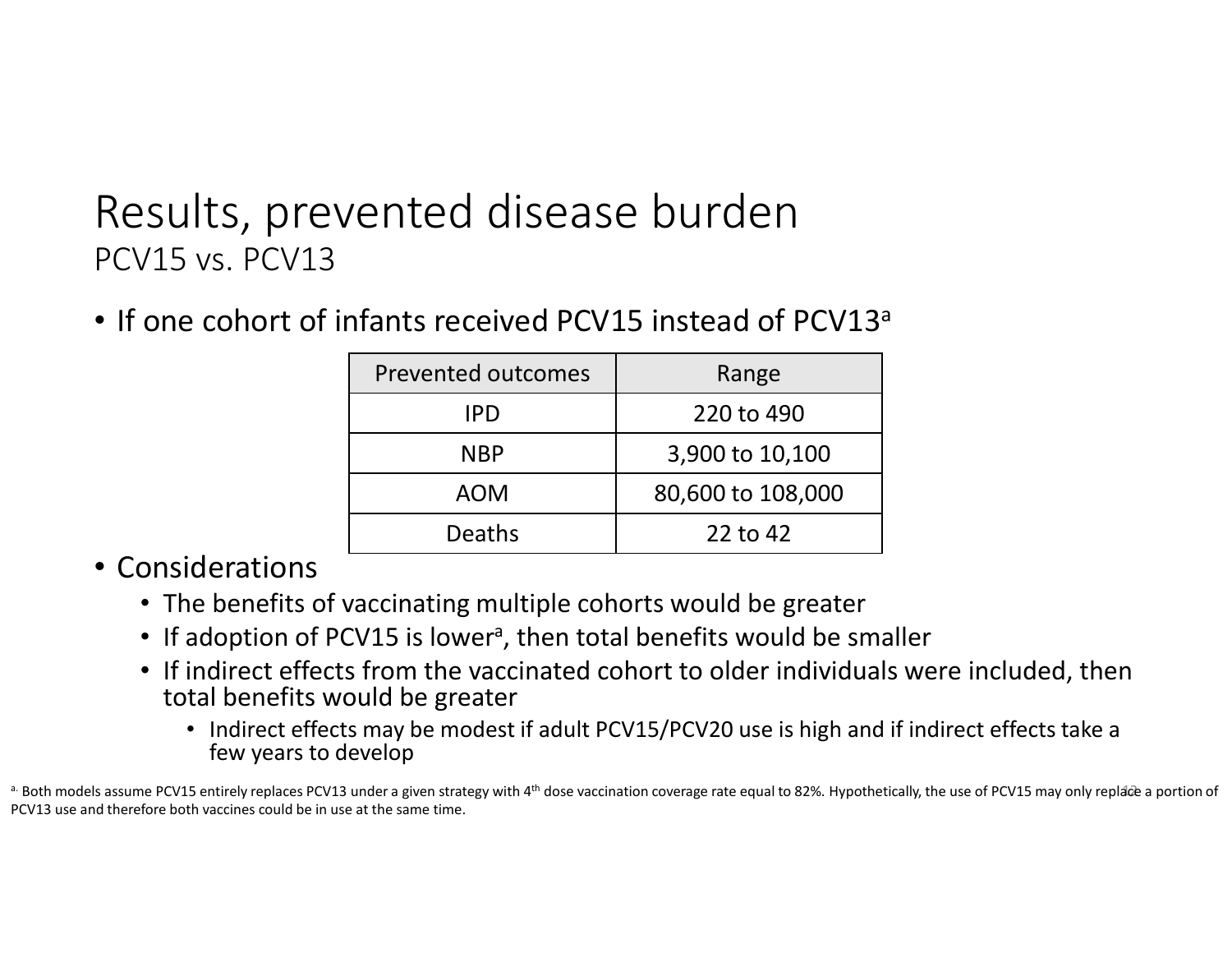### Discussion & Conclusions

- Pneumococcal vaccination of children has been found to reduce direct medical costs and improve health $^{\mathsf{a}}$ 
	- PCV13 (vs. PCV7) was estimated to be cost-saving in previous studies $^{\text{b,c}}$
	- PCV15 (vs. PCV13) was estimated to be cost-saving in models presented today
		- Models assume PCV15 prevents more disease than PCV13, PCV15 costs approximately the same as PCV13
- Pneumococcal vaccination of children may have a notable health impact
	- Vaccination of children with PCV15 (vs PCV13) may prevent thousands of cases of IDP, NBP, AOM
		- Models assume that PCV15 VE is equal to PCV13 VE for PCV13-type disease, and provides protection for two additional, non-PCV13 serotypes
		- Differences across models in prevented disease burden are due to differences in model structure and input values
			- CDC model is more conservative than the Merck model

- <sup>a.</sup> Zhou et al. 2014.
- <sup>b.</sup> Messonnier et al. 2009.
- <sup>c.</sup> Rubin et al. 2010.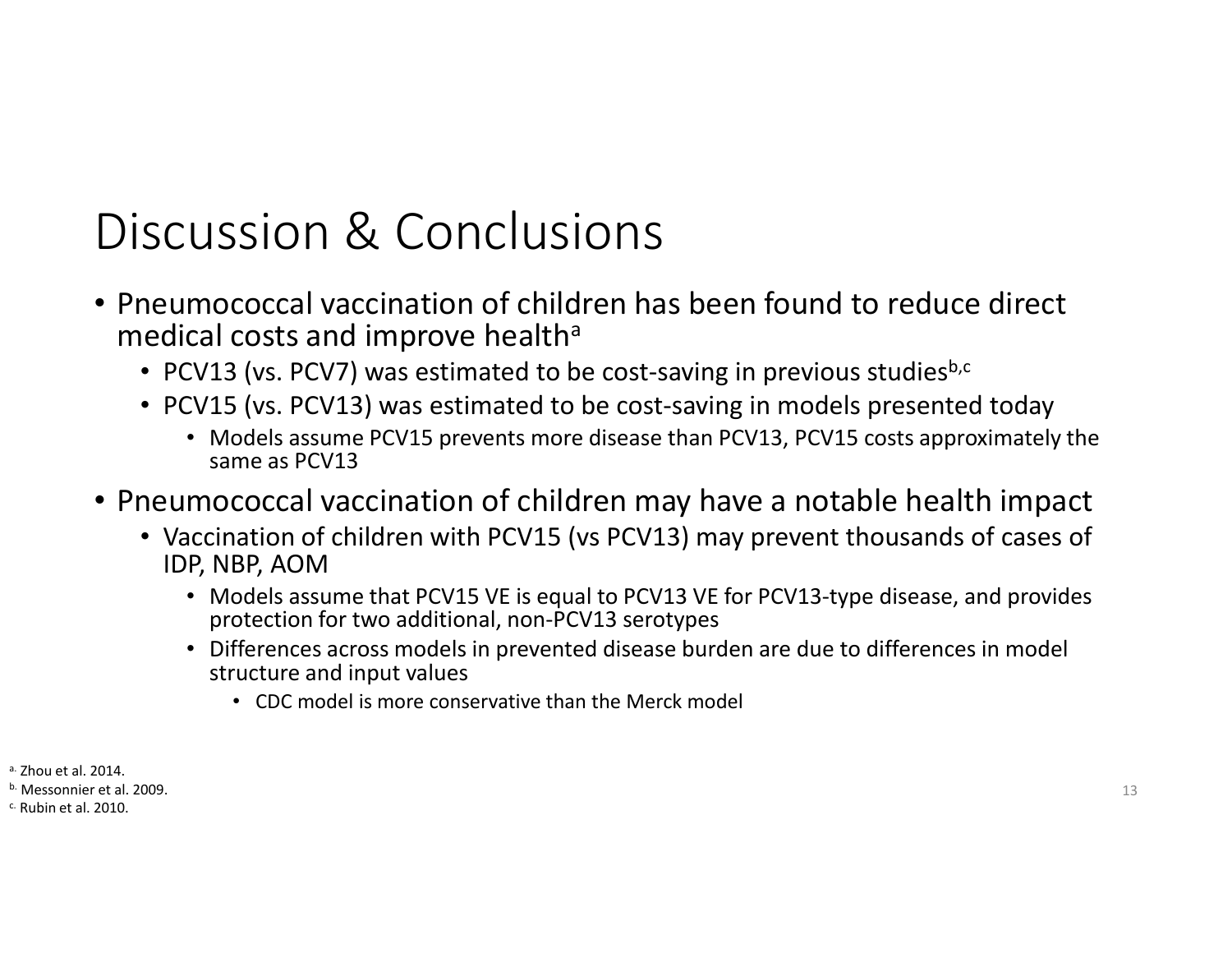### Acknowledgements

- This presentation summarizes work conducted by two groups
	- CDC model team: Charles Stoecker, Miwako Kobayashi, Namrata Prasad
	- Merck model team: Min Huang, Tianyan Hu, Jessica Weaver, Kwame Owusu-Edusei
- CDC colleagues:
	- Fangjun Zhou, Harrell Chesson, Jamie Pike, Bo-Hyun Cho, Yuping Tsai, Shannon Stokley

The findings and conclusions in this presentation are those of the author(s) and do not necessarily represent the views of the Centers for Disease Control and Prevention.